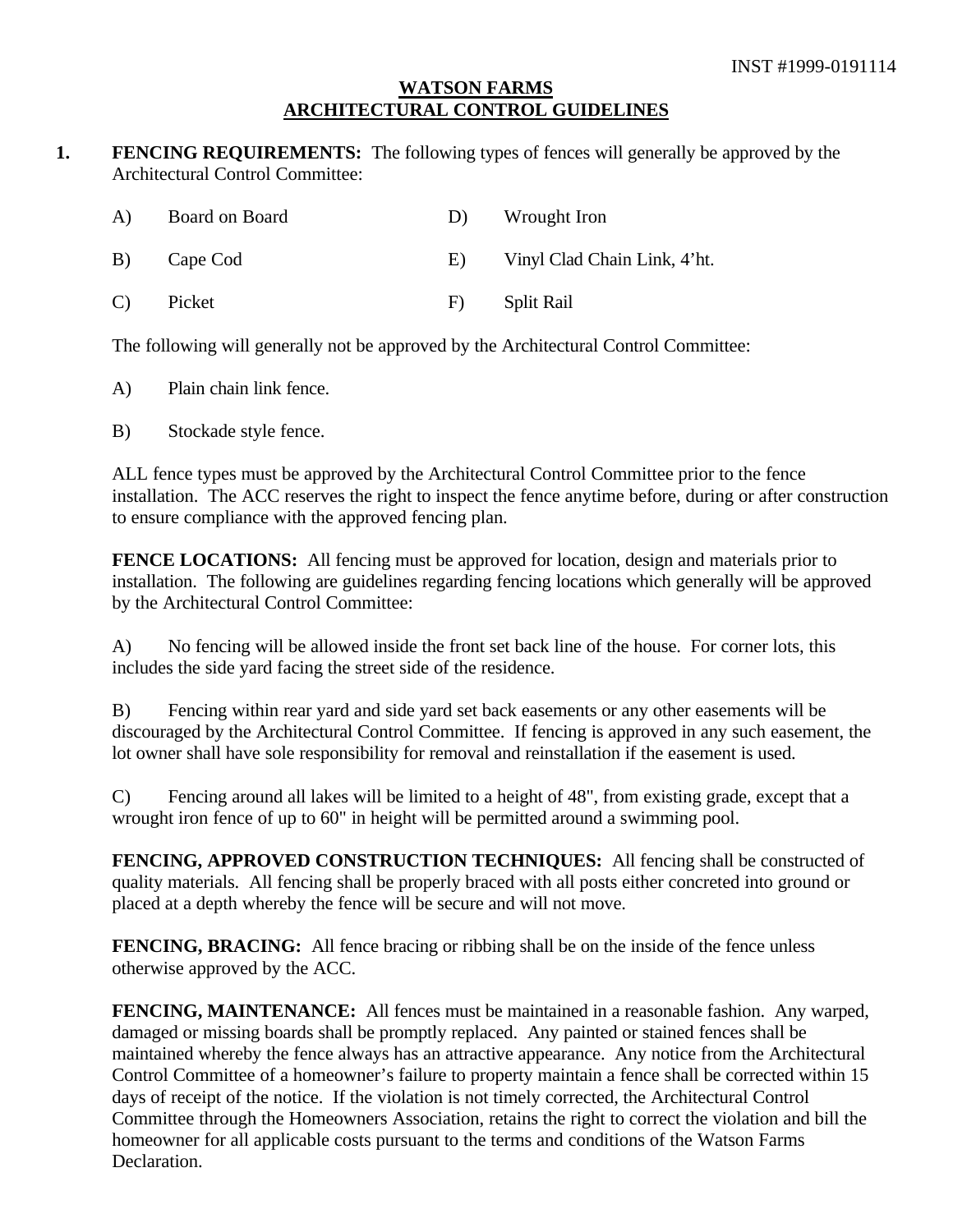**INVISIBLE FENCING:** Generally, requests for invisible fencing will be approved subject to Architectural Control Committee approval of the proposed fence location prior to installation. All controller boxes, etc., shall be hidden from view and the wire line must be reseeded.

- **2. MINIBARNS, ACCESSORY STRUCTURES, DOG KENNELS, DOG HOUSES:** Requests for the approval of minibarns and accessory structures (including dog kennels) generally will be denied. Any other accessory structure must be approved by the ACC prior to construction and must be appropriately screened from view. Dog houses must be approved for location and materials by the ACC prior to construction. Dog houses should be placed in a location whereby they are not unsightly, unsanitary or nuisances to surrounding homeowners. All dog houses must be constructed of quality materials with neutral colors, siding and trim painted to match the primary colors of the residence of the applicant.
- **3. DECKS:** Generally, requests for decks will be approved subject to the following requirements:
	- A) The deck shall be constructed with quality materials.
	- B) Railing on the deck shall not exceed four feet (4').
	- C) Final configuration of the deck must be approved prior to the commencement of construction.
- **4. PORCHES, SCREENED IN PORCHES, ROOM AND GARAGE ADDITIONS:** Generally, requests for screened in porches and room additions will be approved subject to the following guidelines:
	- A) The additions shall be constructed with quality materials.
	- B) The roofline shall follow the natural roofline of the home, or be approved by the ACC.
	- C) The roof, siding, and trim shall match the primary residence.
	- D) All detailed construction plans must be approved prior to the commencement of construction.

# **5. GAZEBOS:** Generally, gazebos will be approved subject to the following guidelines:

- A) The gazebo shall be built with quality materials.
- B) Design and placement of the gazebo must be approved by the ACC.
- C) Height of the structure shall not exceed fifteen feet (15').
- **6. PLAY HOUSES**: Play houses shall not exceed eight feet (8') to the top of the roof line and the location shall be approved by the Architectural Control Committee. All play houses are subject to the following guidelines:
	- A) The structure shall be constructed with quality materials.
	- B) The roof materials, siding and trim colors shall match the color of the primary residence.
	- C) No metal structure will be approved.
	- D) All detailed construction plans must be approved prior to the commencement of construction. Size shall not exceed forty-eight (48) square feet without Architectural Control Committee approval.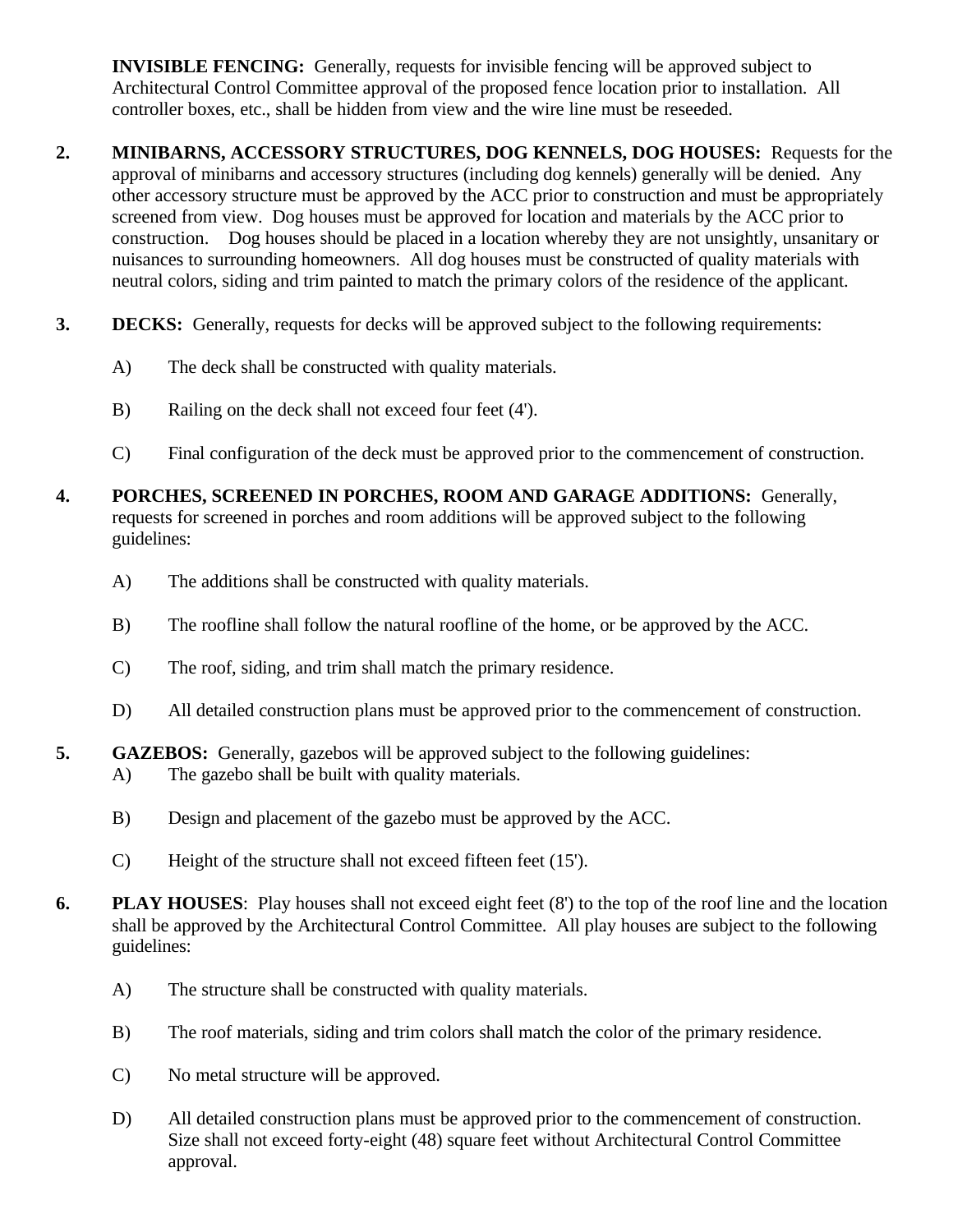- **7. PLAYGROUNDS:** All requests for playground structures must be approved by the ACC prior to installation. Generally, requests for the installation of non-commercial metal playgrounds will be denied. Generally, requests for playgrounds will be approved subject to the following guidelines:
- A) Approved location.
- B) Construction with quality materials.
- C) Height not to exceed thirteen feet (13') unless specifically approved by the ACC.
- **8. SWIMMING POOLS:** Only requests for In-Ground pools will be approved by the ACC. A detailed development plan must be provided to the ACC prior to the commencement of construction. NO alteration to the existing grade may be done without the approval of the ACC. Any proposed grade changes must be shown on the proposed plans. "Baby" pools over six feet in diameter and over ten inches in height are considered above ground pools and are therefore prohibited.

**POOL FENCING:** The following types of fencing will be acceptable around a pool area:

- A) Board on Board
- B) Cape Cod
- C) Picket
- D) Wrought Iron

**POOL HOUSES:** Requests for pool houses with changing areas and storage sheds/minibarns will generally be rejected. Pool equipment storage areas generally will be approved as long as the structure is solely used for the storage of chemicals, pumps, heaters and other pool related maintenance supplies. This structure shall not exceed eight feet (8') to the top of the roofline and shall be located directly behind the primary residence. All structures are subject to the following guidelines:

- A) The structure shall be constructed with quality materials.
- B) The roof material, siding and trim shall match the color of the primary residence.
- C) No metal structures will be approved.
- D) All detailed construction plans must be approved prior to the commencement of construction. Size shall not exceed thirty-two (32) square feet without ACC approval.
- **9. BASKETBALL GOALS/COURTS:** Generally, requests for the installation of basketball courts will be approved subject to the following guidelines:

## **BASKETBALL COURTS:**

A) Basketball courts are preferred within the owner's driveway. Driveway basketball courts must be a concrete surface. Backyard basketball courts will only be permitted when the driveway will not accommodate a level playing surface and must be approved by the ACC in advance. No courts will be permitted in the public streets or cul-de-sacs.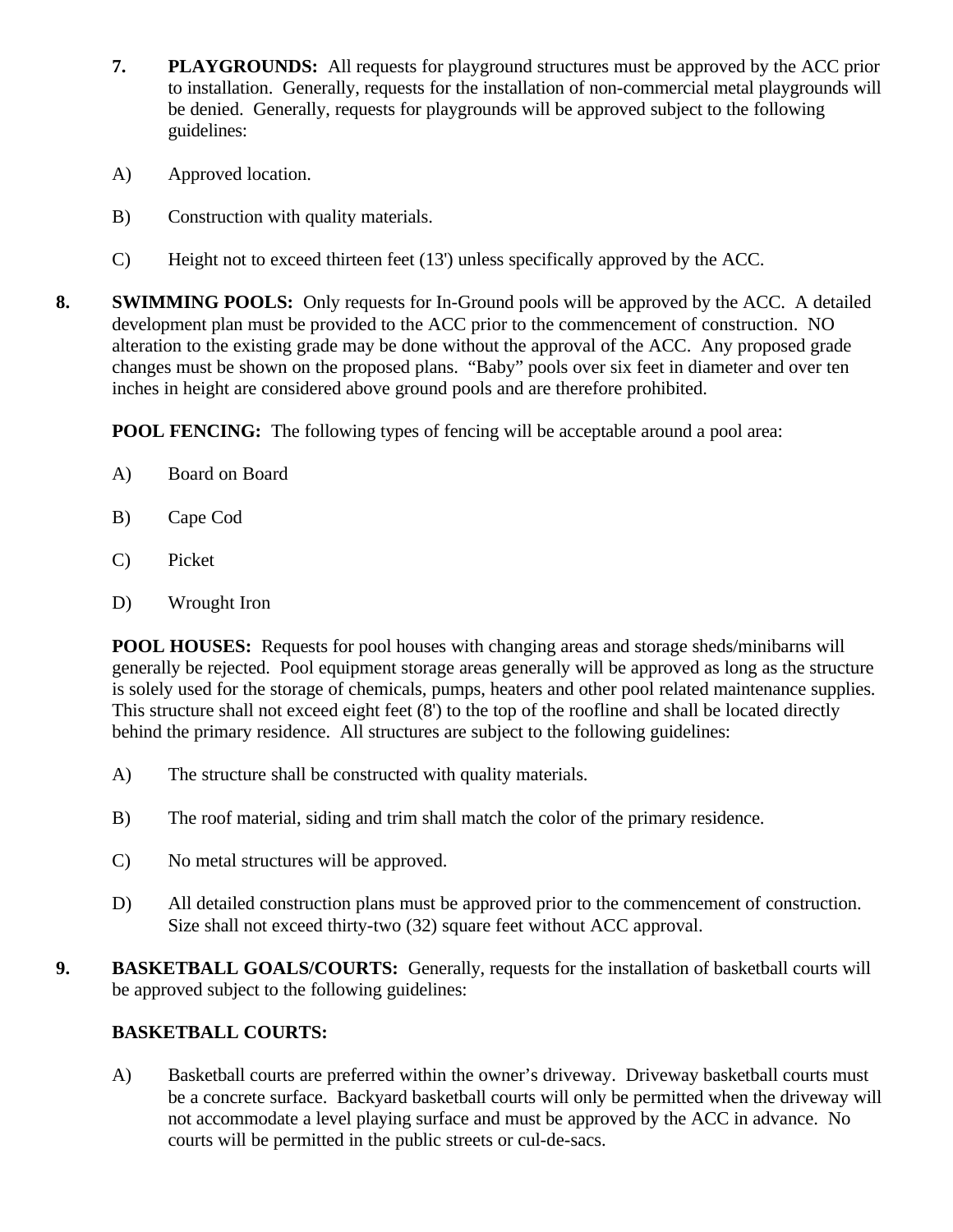- B) Backyard courts must be hard surfaces and will not be approved in excess of 25 feet by 25 feet.
- C) Generally, no lighting will be permitted.

#### **BASKETBALL GOALS:**

- A) The backboard shall be made of clear plexiglass or acrylic.
- B) No wooden backboards will be approved.
- C) Location: Final location of the basketball goal shall be approved by the ACC prior to installation. No basketball board or rim may be attached to the primary residence. Generally, basketball goals will be approved if they are located adjacent to driveways. All basketball goal logos shall be approved as part of the initial application.
- **10. ANTENNAE: TV, RADIO AND SATELLITE:** Each lot may contain one satellite dish. The satellite dish may not be more than eighteen (18") inches in diameter and, so long as adequate reception may be maintained, it should be attached to the back or side of the house in a location not visible from the street. Television antennas will be allowed only inside the attics of residences.
- **11. LAWN ORNAMENTS:** All lawn ornaments and other items added to the lot beyond the primary residence are subject to the approval of the ACC. Ornamental items will be evaluated for size, appearance, and number.

Generally, ornamental bird baths will be approved as long as they do not exceed three feet (3') in height. Generally, concrete lawn ornaments which exceed two feet (2') in height, such as deer and other statuary, will not be approved by the ACC.

**12. LANDSCAPE DESIGNS & PLANTING BEDS:** Landscape designs and planting beds are subject to review of the ACC. Landscape designs need not be professionally drafted and may, after approval, be constructed in phases. The ACC reserves the right to deny any request based upon a lack of conformity to the established aesthetics of the neighborhood.

Where the planting beds (1) do not exceed forty percent (40%) of the front year and forty percent (40%) of the back yard; (2) do not include any fountains, lighting, or statuary; and (3) conform to the established aesthetics of the neighborhood, ACC approval shall not be required.

Dead shrubbery and trees must be removed. At least fifty percent (50%) of the front yard shall consist of grass.

**13. SODDING AND TREES:** All front and side yards to back edge of house must be sodded. On all corner lots, both areas adjacent to roadway shall be treated as front yards and shall be subject to sodding requirements and fencing limitations.

**TREES:** Minimum tree and planting bed requirements shall be established by the ACC on a section by section basis.

**14. SIGNAGE:** All signage is subject to local and state regulations. The Declarant and its builders reserve certain sign rights as outlined in the Covenants and Restrictions and the Declaration. All signage, except that of the Developer and approved builders, is subject to the approval of the ACC.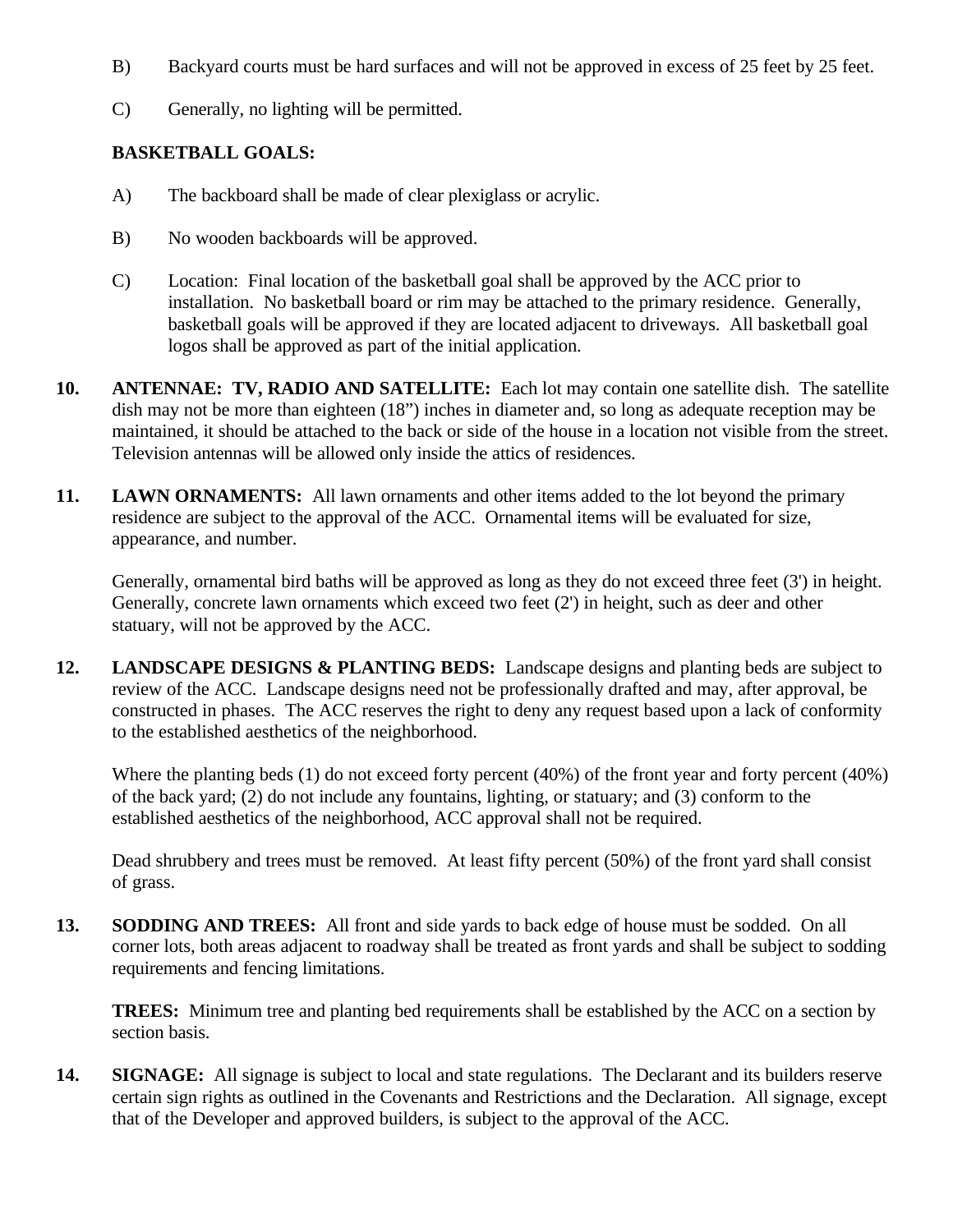No signage shall be located in such a place whereby it restricts or obstructs traffic visibility. No identification signage will be allowed within the right-of-way of a dedicated public street or in any area not specifically approved by the ACC.

**TEMPORARY SIGNAGE:** All temporary signage is subject to ACC approval. After the initial sale of a residence (by the builder), only one "For Sale" sign shall be allowed in the front yard of a primary residence. Prior to the initial sale, a builder and realtor sign will be allowed, subject to ACC approval of placement, size and colors utilized.

Garage or yard sale signs will be permitted with in the following guidelines: No owner may advertise more than one sale per year and no sale may last more than 2 days. One sign may be displayed on the owner's lot and one additional sign may be displayed in the entryway, so long as it contains the address of the property, the date and time of the sale and is not displayed more than 48 hours prior to the sale or more than 2 hours after the conclusion of the sale.

**PROHIBITED SIGNAGE:** The following signage generally will be denied:

- A) Signs advertising goods, services or home occupations.
- B) Flashing or blinking signs.
- C) During development, no entranceway signage shall be allowed except by the Declarant and its designated builders. This specifically addresses yard or garage sales and for sale by owners.
- **15. LIGHTS AND MAILBOXES:** The Developer shall establish a standard mailbox and yard or coach light for each section. The cost of each shall be the responsibility of the purchaser or builder of the home. The homeowner shall be responsible to keep each in good repair and shall not alter either without ACC approval. The homeowner at all times shall keep the dusk to dawn lighting in good repair with working light bulbs.

All additional lighting is subject to ACC approval prior to installation.

- **16. EXTERIOR PAINTING:** Subdued, earthen tone or white colors, which are in conformity with other house colors in Watson Farms, do not need to be submitted to the ACC for approval. No change of any exterior color (base or trim) to a bold, bright color, or any color not already in general use within Watson Farms shall be made without the consent of the ACC. The ACC reserves the right to restrict the colors which are utilized in repainting any exterior.
- **17. FLAG POLES:** Generally, requests for flag poles will be approved subject to the pole being made of quality materials firmly secured into the ground and not exceeding twenty feet (20') in height.
- **18. BIRD HOUSES**: Generally, requests for bird houses will be approved subject to the following criteria:
	- A) All pole mounted bird houses shall be located in the rear yard of a residence secured firmly into the ground in an approved location.
	- B) Quality materials shall be utilized in the construction of the bird house.
	- C) The installation or hanging of more than three bird houses or feeders must be approved by the ACC.